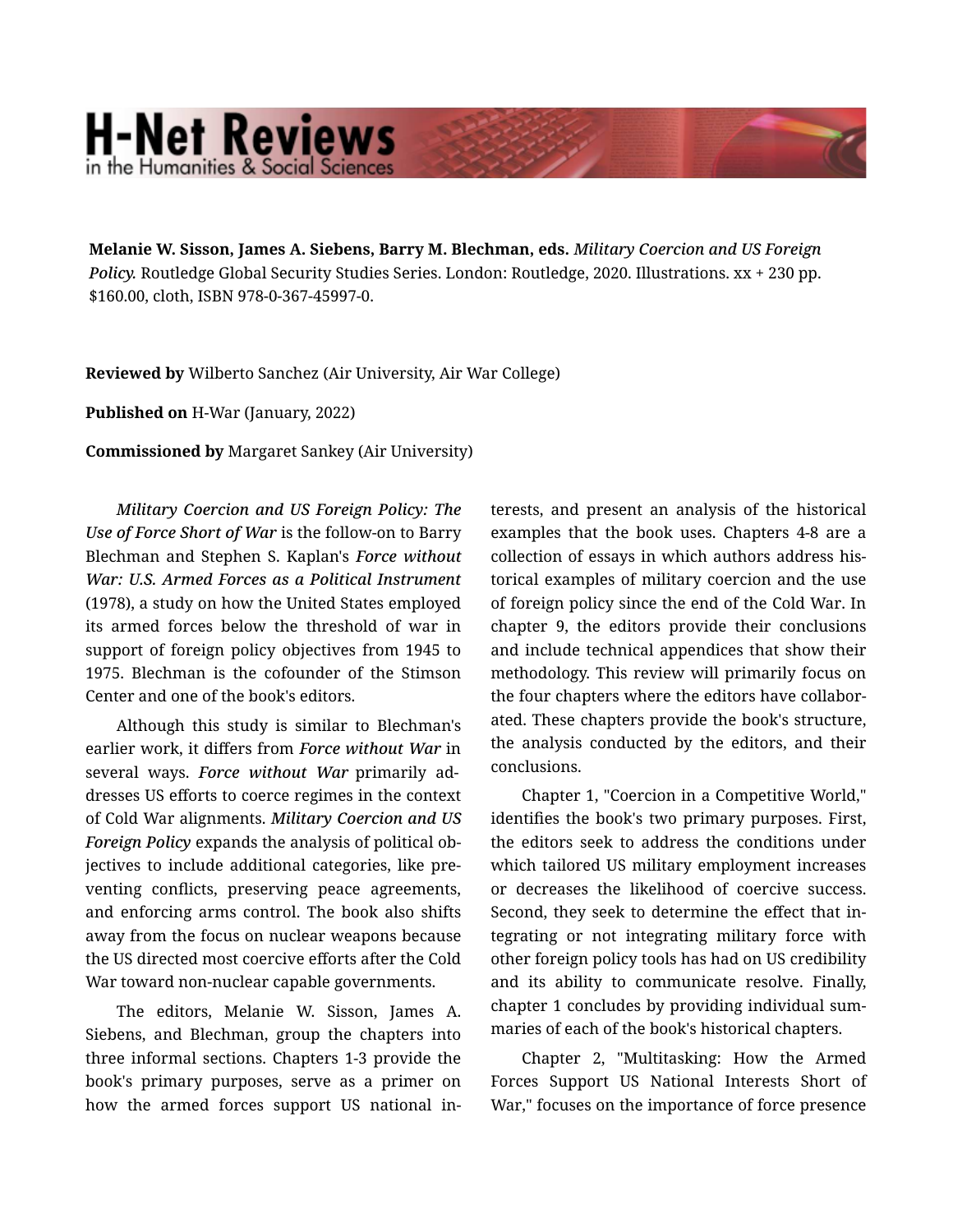as a demonstration of commitment. This chapter explains that a simple action like stationing US forces in an allied nation can serve several pur‐ poses, including showing US commitment to that nation, sending a message of deterrence to region‐ al adversaries, and facilitating power projection. The editors also address other ways to communic‐ ate commitment, including joint military exer‐ cises, security assistance programs, and humanit‐ arian relief. Combined, these methods of using US forces support coercive foreign policy toward tar‐ geted adversaries and avoid the need for the US to directly employ its forces to achieve its desired outcome. Chapter 2 concludes by stressing that the use of armed forces always carries costs and risks and that such actions also raise the likelihood of unintentional escalation.

Chapter 3, "Making Use of History," examines coercive events from 1991 to 2018 to better under‐ stand which strategies worked. It addresses two sets of important findings based on what they con‐ sidered to be their statistical strength and their relevance to policy. First, the editors determine that moving military assets to a theater of interest significantly increases the likelihood of US success. In addition, they also find that the size of the de‐ ployed force has a greater impact than the type of force deployed. Second, the editors address the need for policymakers to determine what type of force packages to employ due to certain packages being more useful against specific adversaries than others. Lastly, the editors conclude that the coercive effect of employing military force is "op‐ timized when US demands are made clearly and with specificity," thus highlighting the importance of having a coherent message (p. 56).

Chapter 9, "Coercion in the Past, and the Fu‐ ture of Competition," provides four recommenda‐ tions to policymakers who wish to use persuasion instead of war to achieve their desired outcomes (p. 164). The editors first determine that policy‐ makers need to know what motivates the target or risk coercive failure . They then address the im‐ portance of clarity and specificity to get the de‐ sired outcome. The editors also explain that de‐ ploying forces into theater significantly increases the likelihood of coercive success. Lastly, they re‐ commend against using sanctions after employing military coercion because it degrades the percep‐ tion of US resolve.

Overall, *Military Coercion and US Foreign Policy* successfully explores the theme of the use of force short of war by analyzing current events and case studies that span the gamut of strategic competition. The editors demonstrate the import‐ ance of their recommendations for coordinating and employing military force and foreign policy to ensure successful coercive effects. The one area where the book falls short is its failure to address nuclear weapons as a part of the coercion play‐ book. This issue is of key importance today, as the US appears unable to coerce the Chinese away from their aggressive activities in the South China Sea and as China actively expands its nuclear weapons program in "the largest expansion of China's nuclear force ever."[1] One thus cannot disregard the nuclear aspect of a coercion strategy, especially if nuclear weapons are an active part of an adversary's coercion plans. As a result, *Military Coercion and US Foreign Policy* and *Force without War* should be studied together to get a more com‐ plete picture of the role that military coercion and US foreign policy play in the use of force short of war.

## Note

[1]. Patty-Jane Geller, "China Is Rapidly Ex‐ panding Its Nuclear Force: Should the US Be Con‐ cerned?," MSN, July 28, 2021, https:// www.msn.com/en-us/news/politics/china-is-rap‐ idly-expanding-its-nuclear-force-should-the-us-beconcerned/ar-AAMFUGd.